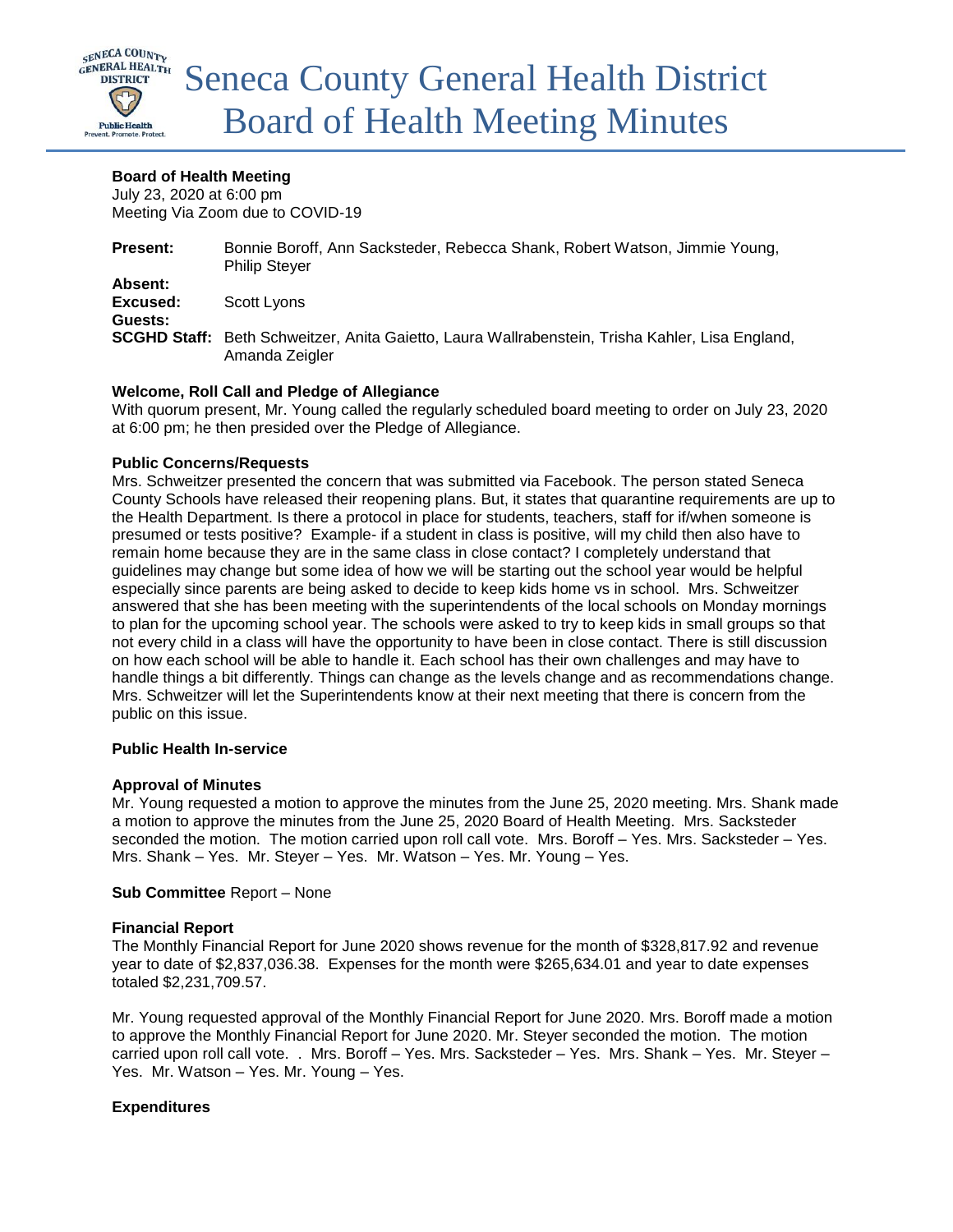Mr. Young requested approval of the previous month's expenditures. Mr. Watson made a motion to approve the expenditures as presented. Mrs. Sacksteder seconded the motion. The motion carried upon roll call vote. Mrs. Boroff – Yes. Mrs. Sacksteder – Yes. Mrs. Shank – Yes. Mr. Steyer – Yes. Mr. Watson – Yes. Mr. Young – Yes.

## **Out of County Meetings/Travel** – None

## **Advances/Repayments/Transfers**

Mr. Young requested a motion to approve Advances, Repayments, and Transfer List provided in board packets. Mrs. Shank made a motion to approve the Advances, Transfer List and Appropriations Transfer. Mr. Steyer seconded the motion. The motion carried upon roll call vote. . Mrs. Boroff – Yes. Mrs. Sacksteder – Yes. Mrs. Shank – Yes. Mr. Steyer – Yes. Mr. Watson – Yes. Mr. Young – Yes.

#### **Supplements**

Mr. Young requested a motion to approve Supplement:

a. Fund 7164 Home Sewage Treatment Systems - \$106,115.85

Mrs. Sacksteder made a motion to approve the Supplement. Mrs. Boroff seconded the motion. The motion carried upon roll call vote. . Mrs. Boroff – Yes. Mrs. Sacksteder – Yes. Mrs. Shank – Yes. Mr. Steyer – Yes. Mr. Watson – Yes. Mr. Young – Yes.

#### **Contracts**

Mr. Young requested a motion to approve contracts:

- a. Oriana House, CROSSWAEH, for nursing services, 07/01/2020-06/30/2021, not to exceed \$27,195.00 (payee)
- b. Pine View Excavating, LLC, for home sewage treatment systems installation (Gottfried property), 06/02/2020-07/31/2020, not to exceed \$14,000.00 (payer)
- c. Pine View Excavating, LLC, for home sewage treatment systems installation (Nighswander property), 06/02/2020-07/31/2020, not to exceed \$21,500.00 (payer)
- d. Pine View Excavating, LLC, for home sewage treatment systems installation (Feehan property), 07/16/2020-09/13/2020, not to exceed \$18,500.00 (payer)
- e. A&D Excavating, LLC, for home sewage treatment systems installation (Dicken property), 06/02/2020-07/31/2020, not to exceed \$17,324.00 (payer)
- f. A&D Excavating, LLC, for home sewage treatment systems installation (Mizen property), 06/02/2020-07/31/2020, not to exceed \$14,000.00 (payer)
- g. A&D Excavating, LLC, for home sewage treatment systems installation (Craig property), 06/04/2020-08/02/2020, not to exceed \$12,554.00 (payer)
- h. **Addendum** Ohio Department of Commerce, Division of Industrial Compliance, for Manufactured Home Park inspections for Hancock County, Paulding County, Putman County, Henry County and Richland County, 07/01/2020-06/30/2021, reimbursement paid per fee schedule,(exhibit E of original agreement) (payee)

Mrs. Sacksteder made a motion to approve the contracts. Mrs. Boroff seconded the motion. The motion carried upon roll call vote. Mrs. Boroff – Yes. Mrs. Sacksteder – Yes. Mrs. Shank – Yes. Mr. Steyer – Yes. Mr. Watson – Yes. Mr. Young – Yes.

Mr. Steyer asked if the systems installed by Pine View Excavating, LLC larger or more complex systems then the ones put in by A&D Excavating, LLC. Mrs. Wallrabenstein stated that the Pine View Excavating systems happen to all be mounds and A&D Excavating systems are all leach fields, the mounds are more expensive to install.

### **Resolutions**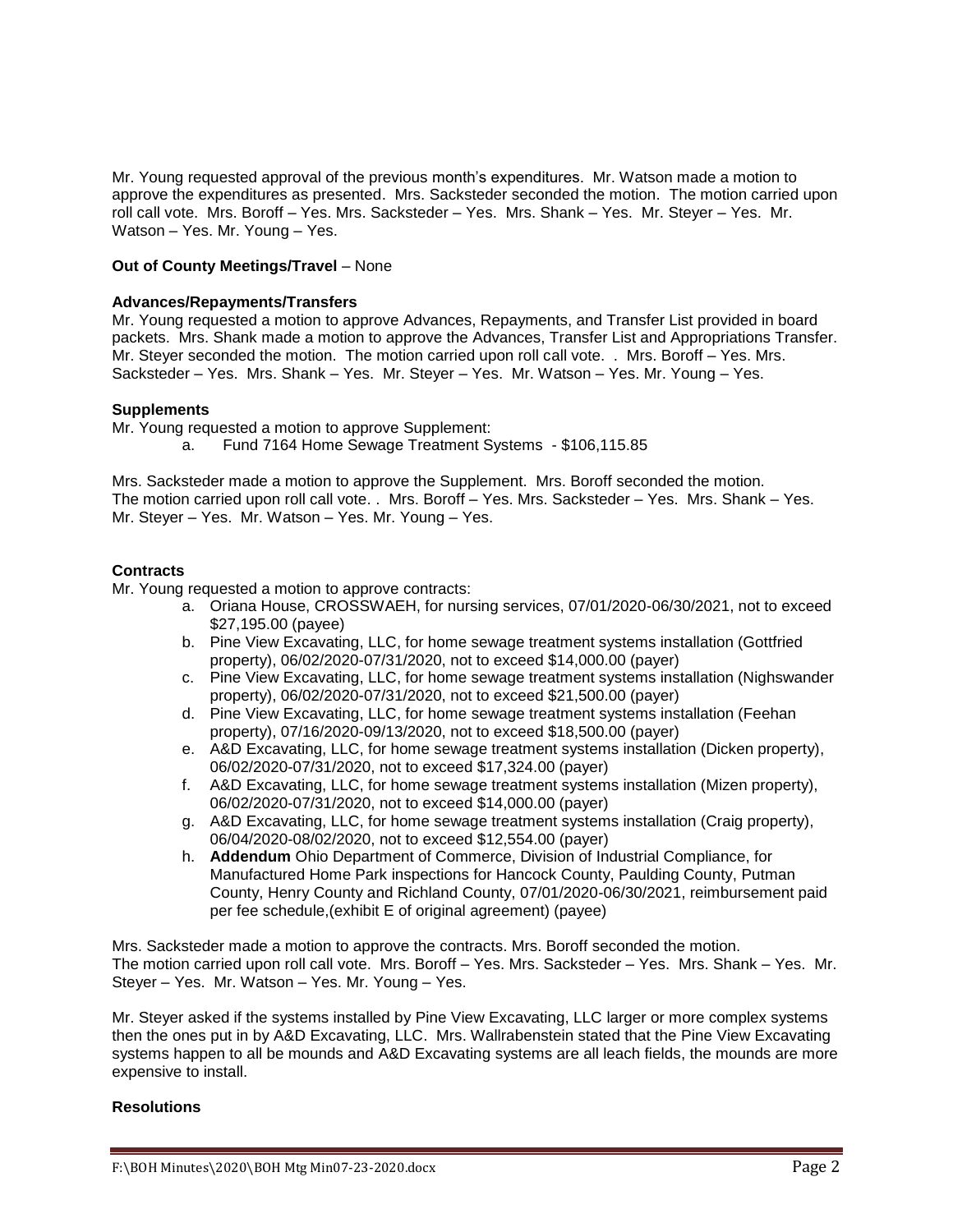Mr. Young requested a motion to approve resolution: a. 2020.08 – Tax Levy Rescind

Mr. Steyer made a motion to approve the resolution. Mrs. Sacksteder seconded the motion. The motion carried upon roll call vote. Mrs. Boroff – Yes. Mrs. Sacksteder – Yes. Mrs. Shank – Yes. Mr. Steyer – Yes. Mr. Watson – Yes. Mr. Young – Yes.

Mr. Young requested a motion to approve resolution: b. 2020.09 – Tax Levy (Corrected)

Mrs. Sacksteder made a motion to approve the resolution. Mrs. Shank seconded the motion. The motion carried upon roll call vote. Mrs. Boroff – Yes. Mrs. Sacksteder – Yes. Mrs. Shank – Yes. Mr. Steyer – Yes. Mr. Watson – Yes. Mr. Young – Yes.

Mr. Young requested a motion to approve resolution: c. 2020.10 – Hiring Full-Time –RN– Meranda Koehl, effective 08/03/2020

Mrs. Shank made a motion to approve the resolution. Mrs. Sacksteder seconded the motion. The motion carried upon roll call vote. Mrs. Boroff – Yes. Mrs. Sacksteder – Yes. Mrs. Shank – Yes. Mr. Steyer – Yes. Mr. Watson – Yes. Mr. Young – Yes.

### **Division Reports**

### **WIC**

Mr. Young turned the floor over to the Director of the WIC Division, Trisha Kahler, RD LD. Mrs. Kahler reviewed her report included in board member's packet:

People: Alyssa Davidson is working on coursework to become Certified Lactation Counselor.

Service: USDA has extended all current service waivers until September 30th, 2020. This extension provides the opportunity to plan for a safe transition back to in-person appointments. State WIC is working on final guidelines for clinics to implement and follow. Until then, telephone appointments will continue.

We will begin distributing Farmers' Market coupons for use at the upcoming Tiffin Downtown Market on July 25th. We have received reusable shopping bags to distribute from the State along with nutrition education materials.

State has also supplied local clinics with one ounce bottles of hand sanitizer to distribute to participants. We are giving to participants when they come to office to load benefits to card along with instructions on how to properly use.

Quality: We are distributing a link and encouraging participants to complete the annual participant satisfaction survey on their own. The survey will remain open until September 30th.

## **Nursing**

Mr. Young turned the floor over to floor over to the Health Commissioner, Beth Schweitzer, MPH. Mrs. Schweitzer reviewed Ms. Cook report, her report is included in board member's packet: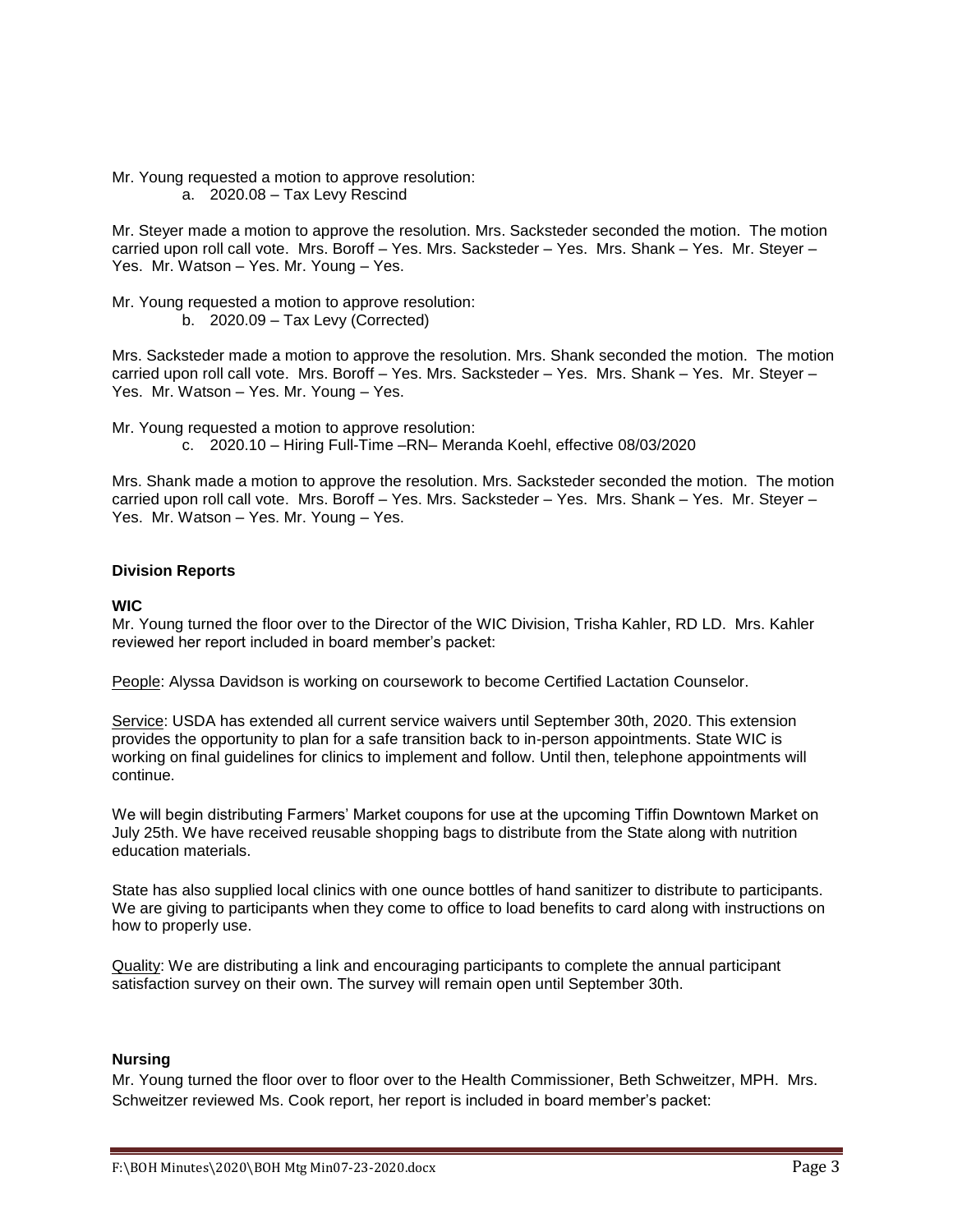# **People:**

Nancy Frankart to retire 6-30-2020

Meranda Koehl RN will begin a full time position in the nursing division August 3, 2020.

# **Quality:**

Always striving to provide exceptional service.

# **Service:**

COVID19

- As of 7/17/2020 there are 59 positive cases and currently 16 active Seneca County residents. 28 males, 32 females, 2 expired
- We are doing contact tracing with 63 people the first 2 weeks of July
- We provided contact tracing with 44 new people in the month of June

Mrs. Schweitzer stated that the contact tracing has been very time consuming.

Mr. Steyer asked what happens after the Health Department gets the list of contacts. Mrs. Schweitzer stated that the people on the list are contacted and asked to self-quarantine for the amount of time required. They are asked to report daily their temperature and any symptoms.

# **Environmental Health**

Mr. Young turned the floor over to the Director of Environmental Health, Laura Wallrabenstein, MA RS. Mrs. Wallrabenstein reviewed her report included in board member's packet:

Mrs. Wallrabenstein presented for condemnation, properties located at:

- a. 143 E. Center St. Fostoria, OH 44830
	- Owned by Dolores M. Cooper (dec. ?) C/O Tomas R. Cooper 2979 Orchardknoll Court Cincinnati, OH 45239-7750
- b. 5290 E SR 18 Republic, Oh 44867 Owned by Albert L. Meyers, 7853 E TR 122, Republic, OH 44867
- c. 1045 N CR 43 Republic, OH 44867
	- Owned by Helen Gutkowski same address
- d. 640 Maple St. Fostoria, OH 44830
	- Owned by DSV SPV1 LLC 16 Berryhill Rd. Ste. 200 Columbia, SC 29210

Mr. Young requested a motion to approve the condemnations of the properties located at 143 E. Center St. Fostoria, OH 44830 Owned by Dolores M. Cooper (dec. ?) C/O Tomas R. Cooper 2979 Orchardknoll Court Cincinnati, OH 45239-7750, 5290 E SR 18 Republic, Oh 44867 Owned by Albert L. Meyers, 7853 E TR 122, Republic, OH 44867, 1045 N CR 43 Republic, OH 44867 Owned by Helen Gutkowski – same address, 640 Maple St. Fostoria, OH 44830 Owned by DSV SPV1 LLC 16 Berryhill Rd. Ste. 200 Columbia, SC 29210

Mrs. Boroff made a motion to approve the condemnations of at 143 E. Center St. Fostoria, OH 44830 Owned by Dolores M. Cooper (dec. ?) C/O Tomas R. Cooper 2979 Orchardknoll Court Cincinnati, OH 45239-7750, 5290 E SR 18 Republic, Oh 44867 Owned by Albert L. Meyers, 7853 E TR 122, Republic, OH 44867, 1045 N CR 43 Republic, OH 44867 Owned by Helen Gutkowski – same address, 640 Maple St. Fostoria, OH 44830 Owned by DSV SPV1 LLC 16 Berryhill Rd. Ste. 200 Columbia, SC 29210 Mrs. Sacksteder seconded the motion. The motion carried upon roll call vote Mrs. Boroff – Yes. Mrs. Sacksteder – Yes. Mrs. Shank – Yes. Mr. Steyer – Yes. Mr. Watson – Yes. Mr. Young – Yes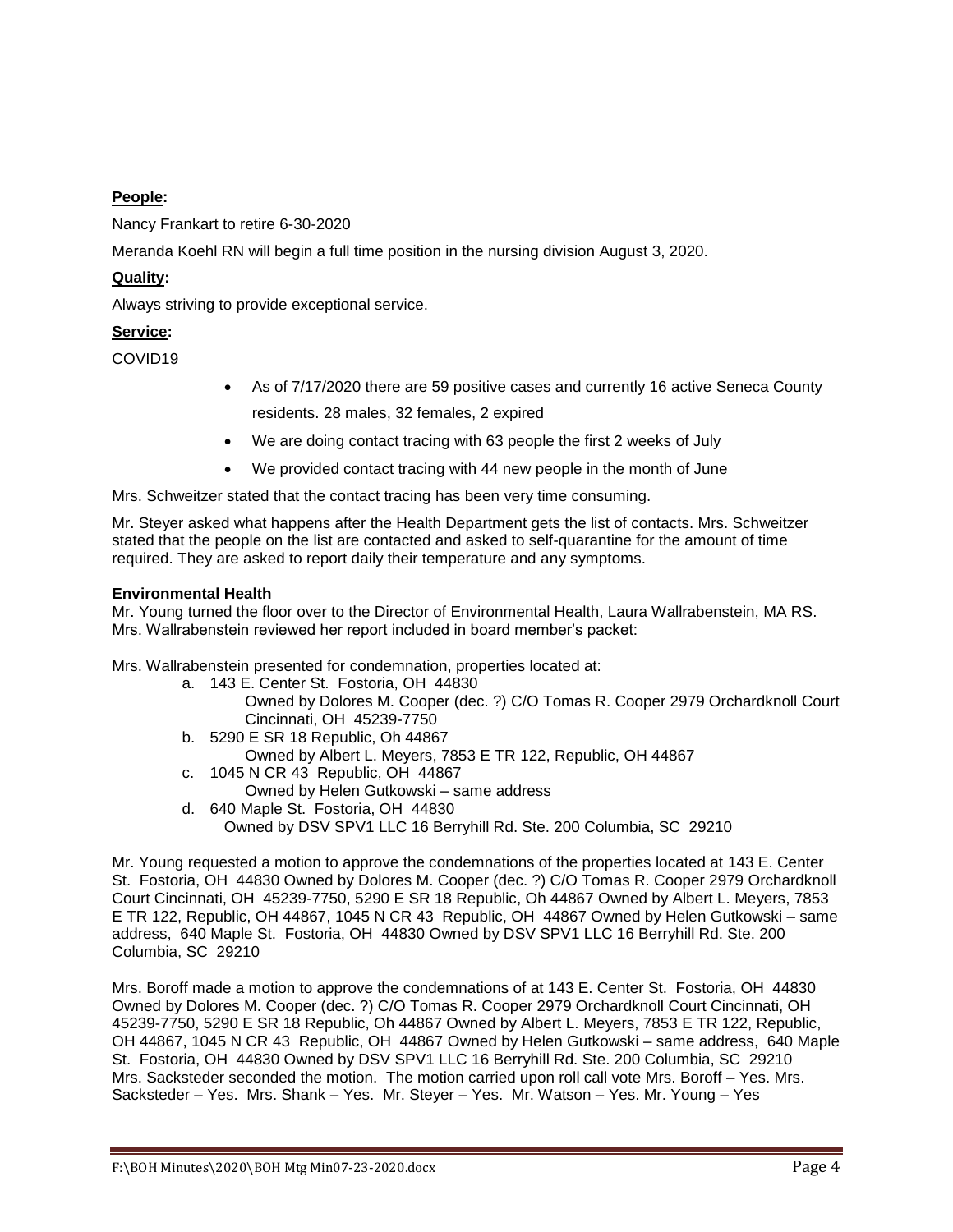Mrs. Wallrabenstein presented for rescind condemnation, property located at:

a. 212 E. North St. Fostoria, Oh 44830

# Owned by Robert E. McClain - same address

Mr. Young requested a motion to rescind the condemnation of the property located at 212 E. North St. Fostoria, Oh 44830 Owned by Robert E. McClain - same address. Mrs. Sacksteder made a motion to rescind the condemnation of 212 E. North St. Fostoria, Oh 44830. Mrs. Shank seconded the motion. The motion carried upon roll call Mrs. Boroff – Yes. Mrs. Sacksteder – Yes. Mrs. Shank – Yes. Mr. Steyer – Yes. Mr. Watson – Yes. Mr. Young – Yes.

The board next discussed the SCGHD Policy and Guidelines for Sewer Connections. Mr. Young request a motion to approve the SCGHD Policy for Sewer Connections. Mrs. Boroff made a motion to approve the SCGHD Policy for Sewer Connections. Mrs. Sacksteder seconded the motion. The motion carried upon roll call vote Mrs. Boroff – Yes. Mrs. Sacksteder – Yes. Mrs. Shank – Yes. Mr. Steyer – Yes. Mr. Watson – Yes. Mr. Young – Yes

# **General Update**:

Financial: I have initiated prosecution against Put-N-Pita as the only FSO that has failed to pay for a food service license in 2020. We have received the go-ahead to do out of county mobile home park inspections in the same counties we did last year.

Service: As you know, the food program is split between Ohio Dept. of Health and Ohio Dept. of Agriculture with on-going controversy about which agency should really "take over". I just want to say that Dept. of Ag. has done an extraordinary job of providing educational food training webinars throughout the past several months for free CEUs. They have provided ALL of the annual CEUs needed for sanitarians to renew their licenses at no cost and without need of any travel. ODH, on the other hand, has done nothing. . . (I know they are busy with the pandemic, but probably not all the food staff!).

# **Landfill update**

Annual well sampling around the landfill is completed and awaiting results – also tested surface water and sediment at the landfill. Air quality monitoring is set to begin the end of July. There are very few odor complaints and the landfill is preparing a new cell.

Mrs. Schweitzer stated that the consultant has hired a firm to do air quality testing next week, and we should be receiving that report soon.

### **Health Commissioner**

Mr. Young turned the floor over to the Health Commissioner, Beth Schweitzer, MPH.

Service: Four All AOHC Member Calls Four NW District Calls One AOHC Board meetings with ODH Leadership and Governor DeWine Four ODH Calls for health departments only One ODH and Local Health Districts call Two Seneca County Emergency Partners meetings One small business Coalition meeting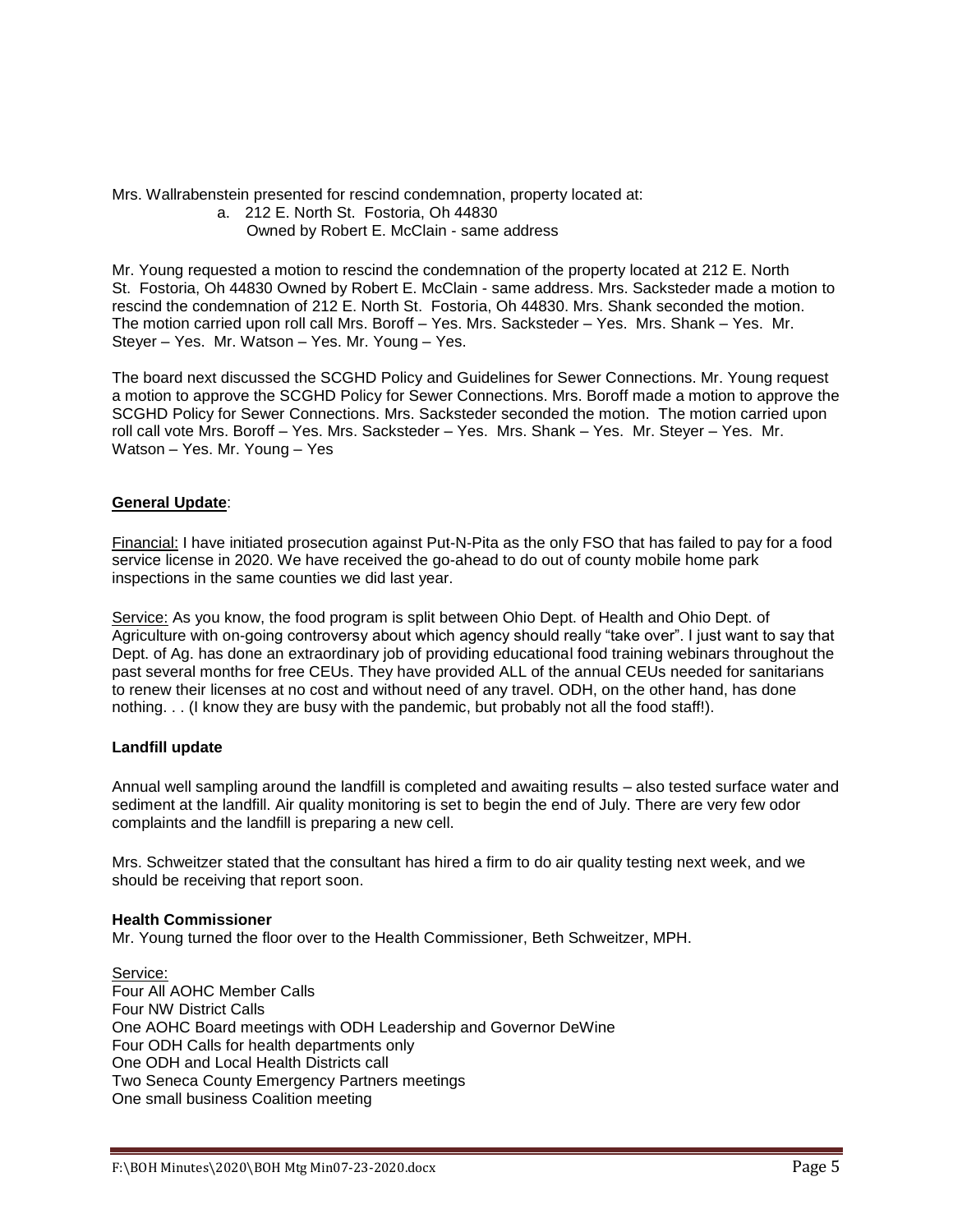Public Affairs Meeting Two Elected Official Department Heads calls AOHC Board meeting with Sherrod Brown Two Homeless Shelter meetings. People: Employees returned to work full time Growth: Two COVID 19 Podcasts Quality: Met twice with superintendents about plans for returning to school. Meeting with Heidelberg about students returning to school Numerous complaints and questions about events answered on a daily biases. Addressing allowing too many spectators with Attica Raceway East Green discussion about activities that can be conducted there Alert Levels released with Seneca County in error of Financial: COVID Grant Report, Employees returned to full time week of 7/6/2020

Mrs. Schweitzer did state that we had received a Public Records Request for our list of complaints against businesses. The request has been fulfilled.

Mrs. Schweitzer has been on calls with Governor DeWine and other Health Departments. Governor DeWine is concerned about what is going on in the communities, what our barriers are, and what they can do to help. He would like to know what is working and what is not so that they know what is going on throughout the state.

Mrs. Schweitzer stated that Seneca County has increased to an orange level on the Ohio Public Health Advisory System.

Mrs. Schweitzer also discussed with the board what measures should be taken if the county level increases to red.

Mr. Steyer also stated that the Red Cross is now giving the antibody test result with any blood donation.

#### **Employee Related Actions**

a. New Hire – Meranda Koehl, Full Time RN effective 08/03/2020(See Resolution)

#### **Unfinished Business**

SCGHD Policy and Guidelines for Sewer Connections. The policy was discussed and voted on with the Environmental report.

### **New Business**

Vaccine price change effective 07/20/2020:

Private Pay MMR \$195 to \$216

**Insurance** MMR \$314.18 to \$348.97